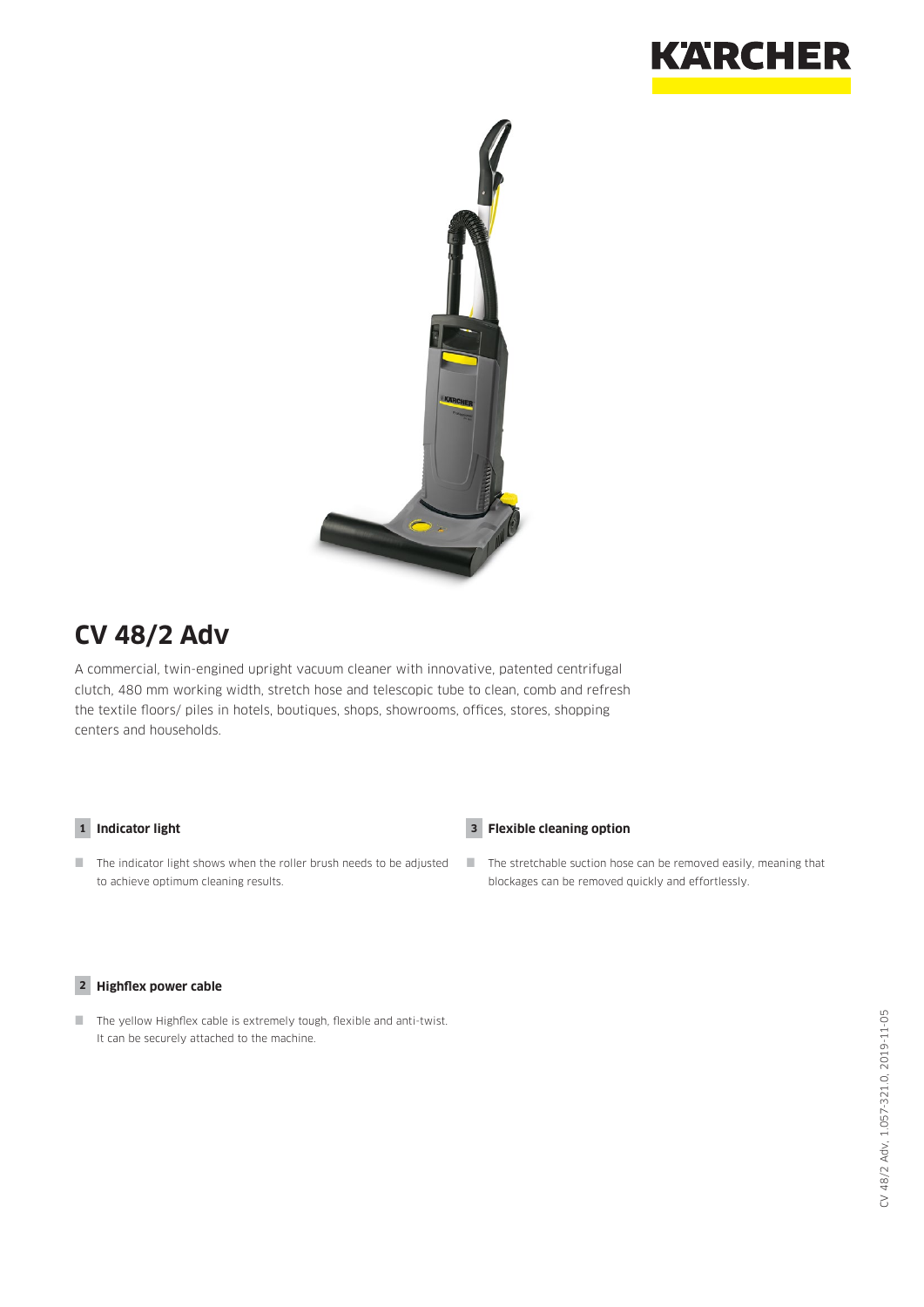# TECHNICAL DATA AND EQUIPMENT

## **KARCHER**



## **CV 48/2 Adv**

- Visual brush adjustment aid
- $\blacksquare$  Highflex power cable
- 2 motors

| <b>Technical data</b>                         |               |                              |
|-----------------------------------------------|---------------|------------------------------|
| Order no.                                     |               | 1.057-321.0                  |
| <b>EAN code</b>                               |               | 4039784726581                |
| <b>Working width</b>                          | mm            | 480                          |
| Air flow rate                                 | l/s           | 40                           |
| Vacuum                                        | mbar / kPa    | 200 / 20                     |
| <b>Container capacity</b>                     |               | 5.5                          |
| Max. rated input power                        | W             | 850                          |
| <b>Standard nominal width</b>                 |               | 35                           |
| Sound pressure level                          | dB(A)         | 65                           |
| Sound power level                             | dB(A)         | 80                           |
| <b>Number of motors</b>                       |               | $\overline{2}$               |
| Brush motor power                             | W             | 150                          |
| Dimensions (L x W x H)                        | <sub>mm</sub> | $1215 \times 485 \times 350$ |
| Energy efficiency class (out of A+++ to<br>D) |               | A                            |

#### **Equipment**

| <b>Ederburgue</b>               |          |              |
|---------------------------------|----------|--------------|
| Crevice nozzle                  |          |              |
| Upholstery nozzle               |          |              |
| <b>Detachable suction tube</b>  |          |              |
| <b>Stretchable suction hose</b> |          |              |
| <b>Filter bag</b>               |          | fleece       |
| <b>Filter status indicator</b>  |          |              |
| Handle                          |          |              |
| Height-adjustable handle        |          |              |
| Roller brush                    | piece(s) | $\mathbf{1}$ |
|                                 |          |              |

 $\blacksquare$  Included in the scope of supply.